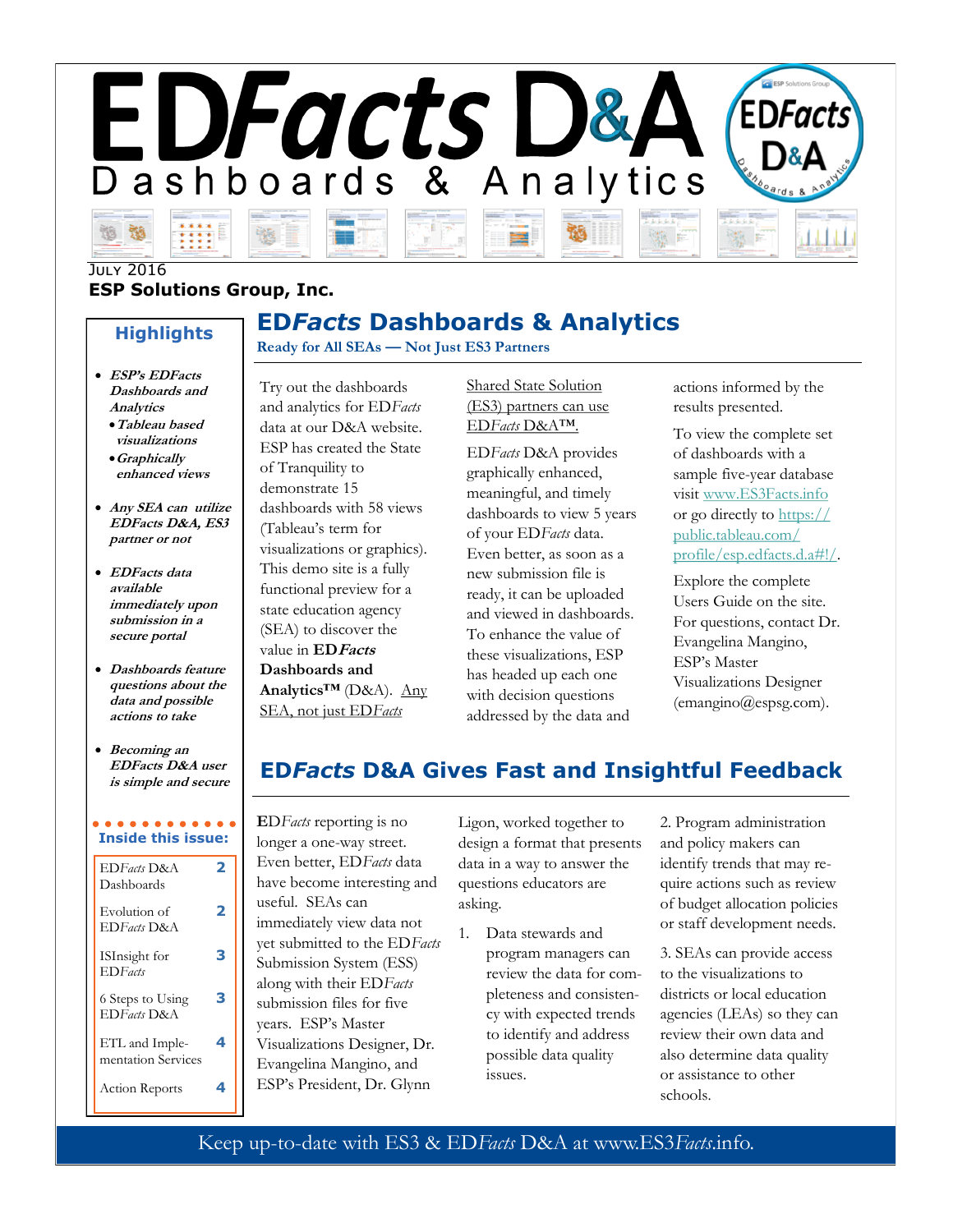## **ED***Facts* **D&A Dashboards**

ED*Facts* D&A is a set of dashboard visualizations created from the actual data submitted by SEAs to the US Department of Education (USED).

Each SEA uploads their data to a secure SQL Server and is given access to a secured and encrypted portal site to access their ED*Facts* D&A dashboards. Figure 1 in the newsletter insert represents the landing area you see when you log into your SEA's portal site.

In addition, each high-level dashboard and accompanying visualizations may be accessed, viewed, and downloaded through the portal.



# **How ED***Facts* **D&A Evolved: The Story**

Every SEA submits ED*Facts* data annually to the USED. In addition, every SEA has multiple years of

**EDFACTS DATA ARE IMPORTANT TO SEAS AND LEAS AND ARE AVAILABLE IMMEDIATELY UPON SUBMISSION AND IN A GRAPHICALLY ENHANCED FORMAT**

submission files in exactly the same format. The problem is that SEAs have a delay of up to two years before they are able to graphically view the data they

submitted under the current system in ED Data Express. Unfortunately, the data are far less meaningful at that age, and often, the data are neither viewed nor utilized at the SEA or LEA levels as a result.

ESP believes that ED*Facts* data are important to SEAs and LEAs and, if made available in a graphically enhanced and timely manner, could provide tremendous benefit as an analytical tool. In addition, the process for viewing and downloading should be uncomplicated, and the cost for sharing dashboards and visualizations across LEAs should be highly affordable or free.

The following nine goals reflect the guiding principles that ESP followed in developing ED*Facts* D&A.

- 1. Any state can use their most recent five cycles of submission files without any modifications.
- 2. In fact, an SEA can use data not yet submitted if the data are in the submission file format.
- 3. All the quirks of ED*Facts* data will be resolved already in the design of the reporting.
- 4. An SEA literally can be up and running within a few days.
- 5. The visualizations will be interactive. A user can select districts, schools, years, and other views on demand.
- 6. The SEA will control distribution of the visualizations within the SEA, out to districts, or to the

public.

- 7. An SEA will not have to be an ED*Facts* Shared State Solution (ES3) user to use ED*Facts* D&A.
- 8. The visualizations will have the value-added feature of each stating the decision question addressed and the action informed by the data.
- 9. The SEA can distribute the visualizations to anyone and everyone in print, on a website, or even interactively on the web without paying a fee per user.

ESP engaged in this project to solve issues heard from SEAs around ED*Facts* data. Through the integration of a graphically powerful business intelligence tool (Tableau), and a mechanism for uploading data to a secured environment, SEAs now have the ability to access and share their ED*Facts* data easily, immediately, and securely across all environments.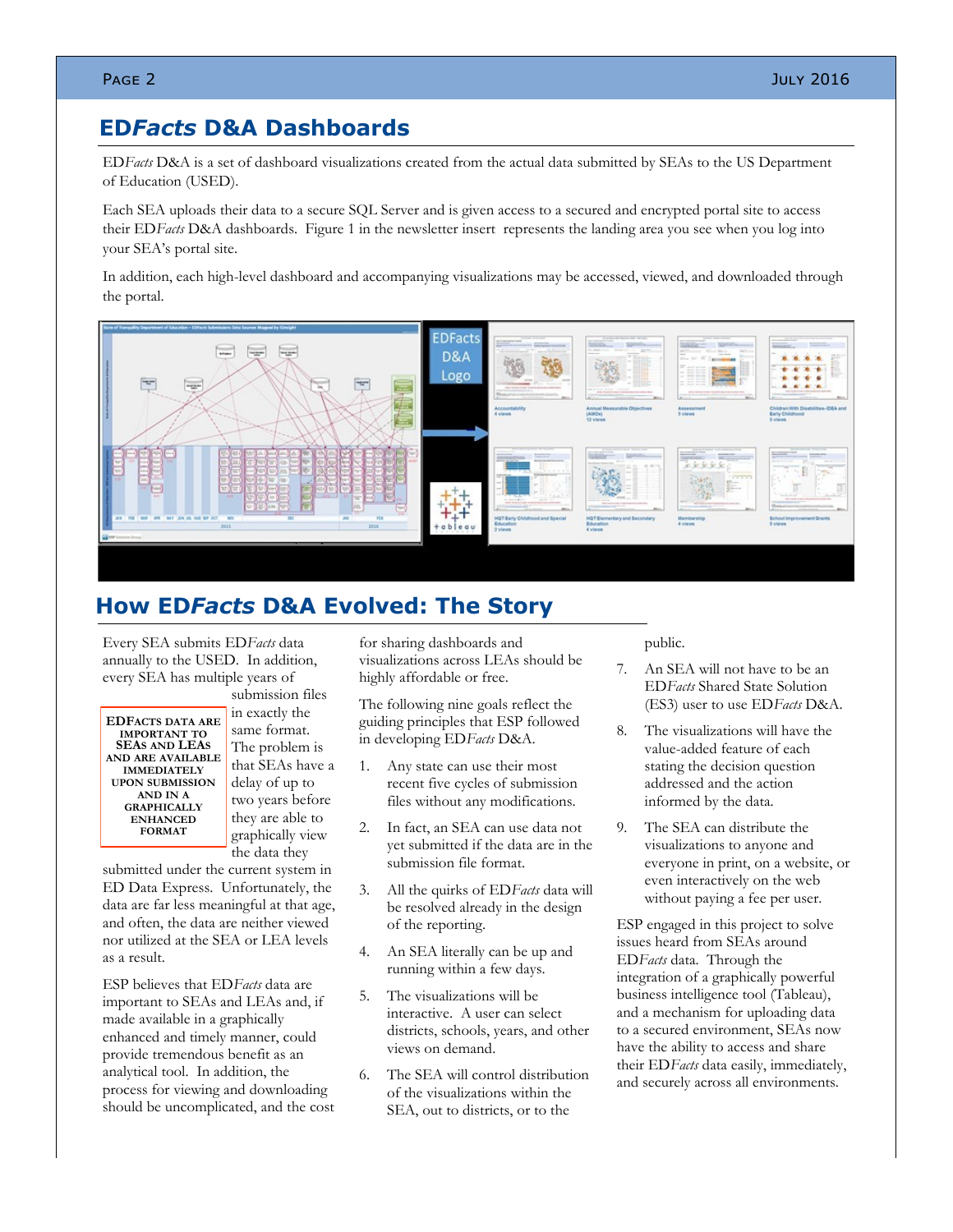#### July 2016  $\,$  Page 3  $\,$

## **IS***Insight* **into ED***Facts* **Processes**

ESP uses IS*Insight* (see Figure 2 in the newsletter insert) to identify and document the data sources for each ED*Facts* submission. IS*Insight* uses Microsoft Excel templates to capture the metadata of the data sources and Microsoft Visio to display a data roadmap from each SEA office or unit and data repository to an ED*Facts* timeline diagram. This diagram helps understand and explain the complexity of the ED*Facts* submission cycle and the offices and individuals involved.

The IS*Insight* Excel templates are preloaded with the following ED*Facts* submission information.

- ED*Facts* submission number and name
- Data elements included in the ED*Facts* submission
- Due dates
- Report levels

The Excel template is also used to document specific SEA information for each ED*Facts* submission.

Office responsible

- Name of the data repository or repositories used to create the ED*Facts* submission files
- Data steward (usually the program contact person responsible for data quality and completeness)
- Data manager (usually the person responsible for maintaining the data repository)
- Whether the ED*Facts* submission is created at the SEA or outsourced

# **Six Steps to Becoming an ED***Facts* **D&A User**

| $\bullet$ Sign up!<br>$\mathscr{P}$                                                                                                                               |                                                                                                                                         |  |
|-------------------------------------------------------------------------------------------------------------------------------------------------------------------|-----------------------------------------------------------------------------------------------------------------------------------------|--|
| <b>2</b> ESP creates your Tableau site.<br>※+obleau<br>Site: Viz for ES = 77 (c)<br>Server  <br>Users.<br>Schedules<br>Tasks<br>Status                            |                                                                                                                                         |  |
| Home > Ph Your State Viz for ES3<br>← Your State EDFacts D&A<br>$T$ Rename<br>PROJECT<br><b>B</b> ESP creates secure database and SQL views.<br><b>SQL</b> Server |                                                                                                                                         |  |
| <b>O</b> ESP sends you login<br>information.                                                                                                                      | $+b + ab$ leou<br>Login<br>Enter your Tableau Server usemame and password to log in.<br>Username:<br>Renomber Me<br>Password:<br>Login- |  |
| <b>●</b> You upload EDFacts submission files for<br>the last 5 years.                                                                                             |                                                                                                                                         |  |
| O You access your<br>dashboards.<br>Directory                                                                                                                     | Assessment<br>Accountability                                                                                                            |  |

Setting up and utilizing ED*Facts* D&A is a simple process.

After your SEA signs up, ESP will create a Tableau site for your state and issue you a Tableau Server license.

You upload ED*Facts*  submission files for the last 5 years to a secure SQL database in the same format that you submit to ED*Facts* Submission System.

Once the data are submitted, your state will receive login information for your secure Tableau portal site. You will utilize your Tableau Server license to access the Tableau portal.

In the Tableau portal, you will find your dashboards and visualizations to download and share throughout your SEA and LEAs. Tableau has a free reader that any user in your SEA and LEAs can use to view your dashboards.